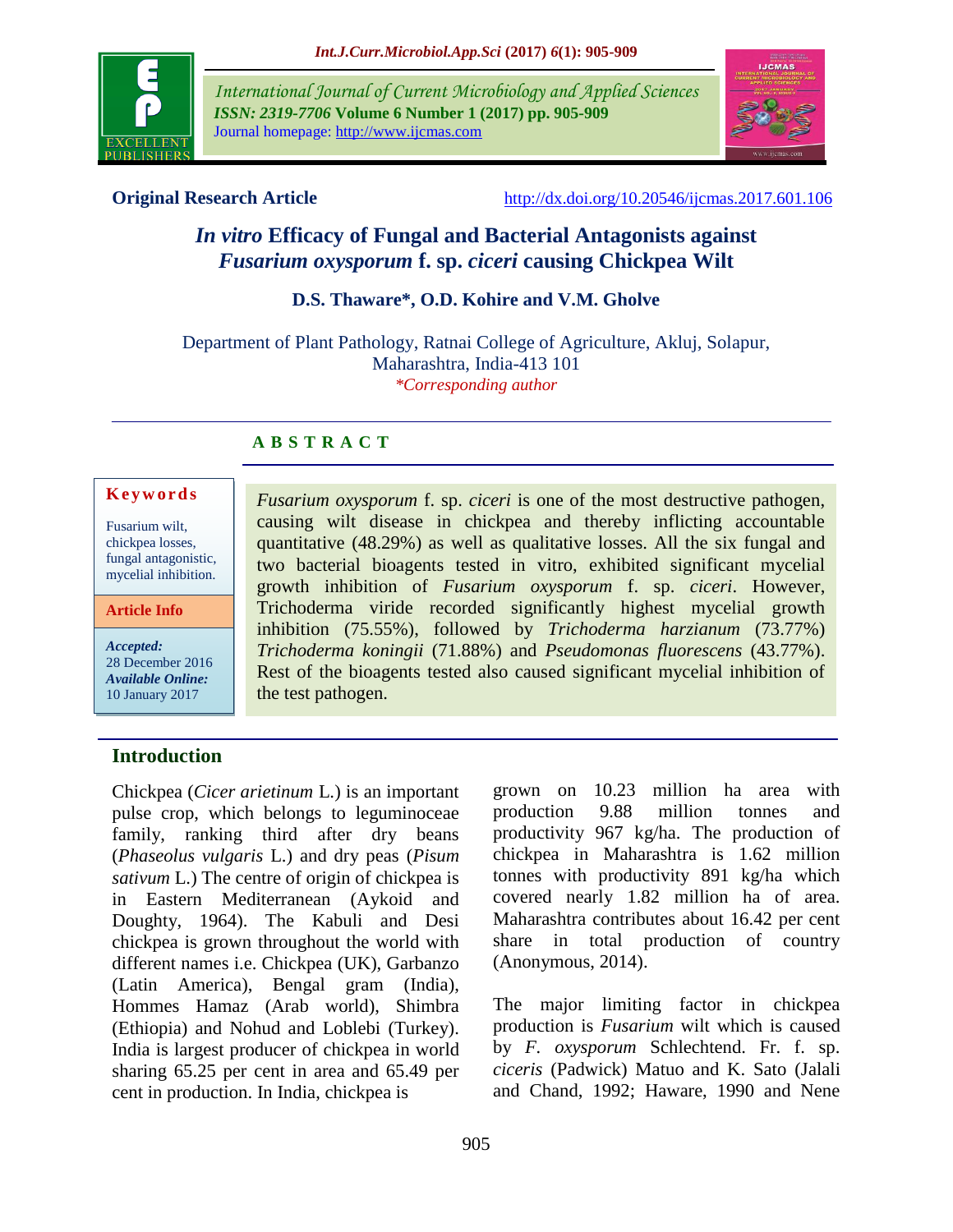and Reddy, 1987). It was first reported in Indo-Pak sub-continent (Butler, 1918). McRae (1932) as well as Prasad and Padwick (1939) reported *F. oxysporum* f. sp. *ciceris*  pathogenic to chickpea crop which is now accepted worldwide as the causal agent of *ciceri* spp. In general, the disease causes substantial yield losses which may reach even 100 per cent under favourable weather conditions (Jalali and Chand, 1992). The chickpea is cultivated as a rain fed crop in Maharashtra state and yield losses amounted to 10 to 15 per cent (Khillare *et al.,* 2009).

#### **Materials and Methods**

#### **Dual culture technique**

Six fungal antagonists *viz., Trichoderma viride*, *T. harzianum, T. hamatum*, *T. virens, T. koningii, Aspergillus nigar* and two bacterial antagonists *viz*., *Pseudomonas*  *fluorescens* and *Bacillus subtilis* were evaluated *in vitro* against *Fusarium oxysporum* f. sp. *ciceri*, applying Dual culture technique (Dennis and Webster, 1971). Seven days old culture of the test bioagents and the test pathogen (*Fusarium oxysporum* f. sp. *ciceri*) were used for the study. Culture discs (7 mm dia.) of the test pathogen and bioagents (7 mm diameter) were cut out with sterilized cork borer. Then two culture discs, one each of the test fungus and bioagent were placed aseptically at equidistance and exactly opposite with each other on solidified PDA medium in Petri plates and plates were incubated at 28  $\pm$  2<sup>0</sup>C. Three plates / treatment / replication were maintained. PDA plates inoculated only with culture disc of the test pathogen were maintained as untreated control. The different tretements were taken up for testing the bioefficacy of detailed as below.

### **Tr. No. Treatments details**

| $T_1$          | Trichoderma viride       |
|----------------|--------------------------|
| T <sub>2</sub> | Trichoderma harzianum    |
| $T_3$          | Trichoderma koningii     |
| $T_4$          | Trichoderma hamatum      |
| $T_5$          | Trichoderma virens       |
| T <sub>6</sub> | Aspergillus niger        |
| T <sub>7</sub> | Pseudomonas fluorescens  |
| $T_8$          | <b>Bacillus</b> subtilis |
| T <sub>9</sub> | Control (untreated)      |
|                |                          |

Observations on linear mycelial growth of the test pathogen and bioagent were recorded at an interval of 24 hours and continued till untreated control plates were fully covered with mycelial growth of the test pathogen. Per cent inhibition of the test pathogen by the bioagent over untreated control was calculated by applying following formula (Arora and Upaddhyay, 1978).

|                                   | control plate | Linear mycelial growth in - Linear mycelial growth in<br>intersecting plate |          |
|-----------------------------------|---------------|-----------------------------------------------------------------------------|----------|
| Per cent growth $=$<br>inhibition |               | Linear mycelial growth in control plate                                     | -- x 100 |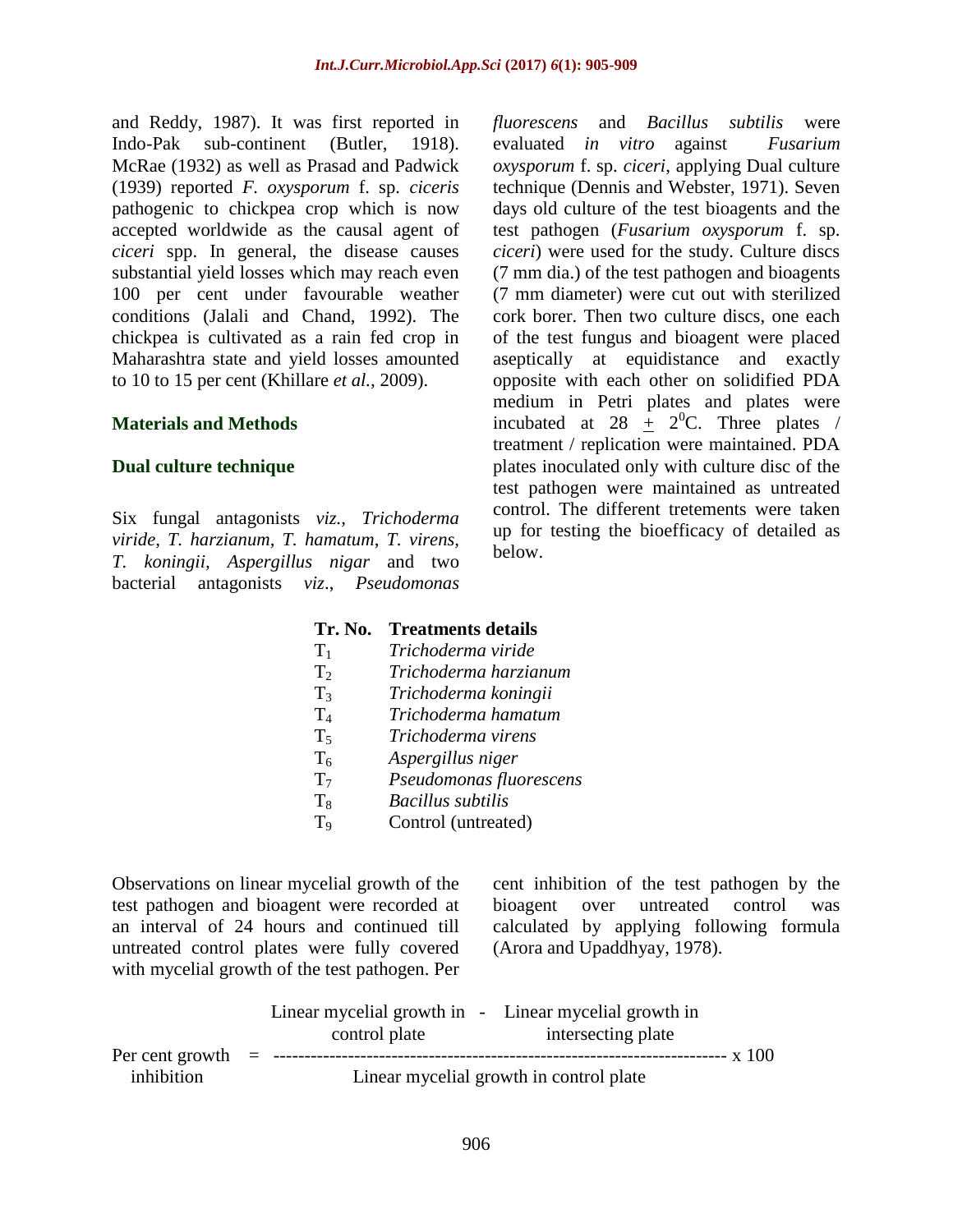#### **Results and Discussion**

The results obtained on mycelial growth and inhibition of *Fusarium oxysporum* f. sp. *ciceri* with six fungal and two bacterial antagonists are presented in Table 1. Results revealed that all the bioagents evaluated, exhibited fungistatic/antifungal activity against *Fusarium oxysporum* f. sp. *ciceri* and significantly inhibited its growth over untreated control.

| <b>Table.1</b> In vitro bioefficacy of bioagents on mycelial growth and inhibition of Fusarium |  |  |  |  |  |
|------------------------------------------------------------------------------------------------|--|--|--|--|--|
| oxysporum f. sp. Ciceri                                                                        |  |  |  |  |  |

| Tr.            | <b>Treatments details</b> | *Growth of the<br>pathogen (mm) | Average<br>inhibition $(\% )$ |
|----------------|---------------------------|---------------------------------|-------------------------------|
| $T_{1}$        | Trichoderma viride        | 22.00                           | 75.55                         |
|                |                           |                                 | (60.36)                       |
| $T_{2}$        | Trichoderma harzianum     | 23.60                           | 73.77                         |
|                |                           |                                 | (59.19)                       |
| $T_{3}$        | Trichoderma koningii      | 25.30                           | 71.88                         |
|                |                           |                                 | (57.97)                       |
| T <sub>4</sub> | Trichoderma hamatum       | 27.00                           | 70.00                         |
|                |                           |                                 | (56.79)                       |
| $T_{\zeta}$    | Trichoderma virens        | 31.30                           | 65.22                         |
|                |                           |                                 | (53.86)                       |
| $T_{6}$        | Aspergillus niger         | 26.30                           | 70.77                         |
|                |                           |                                 | (57.27)                       |
| $T_{7}$        | Pseudomonas fluorescens   | 50.60                           | 43.77                         |
|                |                           |                                 | (41.42)                       |
| $T_{8}$        | <b>Bacillus</b> subtilis  | 52.00                           | 42.22                         |
|                |                           |                                 | (40.52)                       |
| $T_{9}$        | Control (untreated)       | 90.00                           | 00.00                         |
|                |                           |                                 | (00.00)<br>$\sim$             |

\* Mean of three replications Figures in parenthesis are arc sine transformed value

Of the six fungal antagonists tested, *Trichoderma viride* was found most effective and recorded least linear mycelial growth (22.00 mm) with highest mycelial inhibition (75.55%) of the test pathogen. The second and third best antagonists found were *Trichoderma harzianum* and *Trichoderma koningii*, which recorded mycelial growth of 23.60 mm and 25.30 mm and mycelial inhibition of 73.77 and 71.88 per cent, respectively. This was followed by fungal antagonist *Aspergillus niger, Trichoderma hamatum* and *Trichoderma virens* were found least effective which recorded 26.30, 27.00 and 31.30 mm linear mycelial growth and 70.77, 70.00 and 65.22 per cent mycelial inhibition, respectively. The bacterial antagonists *Pseudomonas fluorescens* and *Bacillus subtilis* were also found fungistatic and recorded 50.60 mm and 52.00 mm linear mycelial growth and 43.77 and 42.22 per cent mycelial inhibition respectively, of the test pathogen.

Thus, all the fungal and bacterial bioagents tested were found fungistatic against *Fusarium oxysporum* f. sp. *ciceri* and significantly inhibited its mycelial growth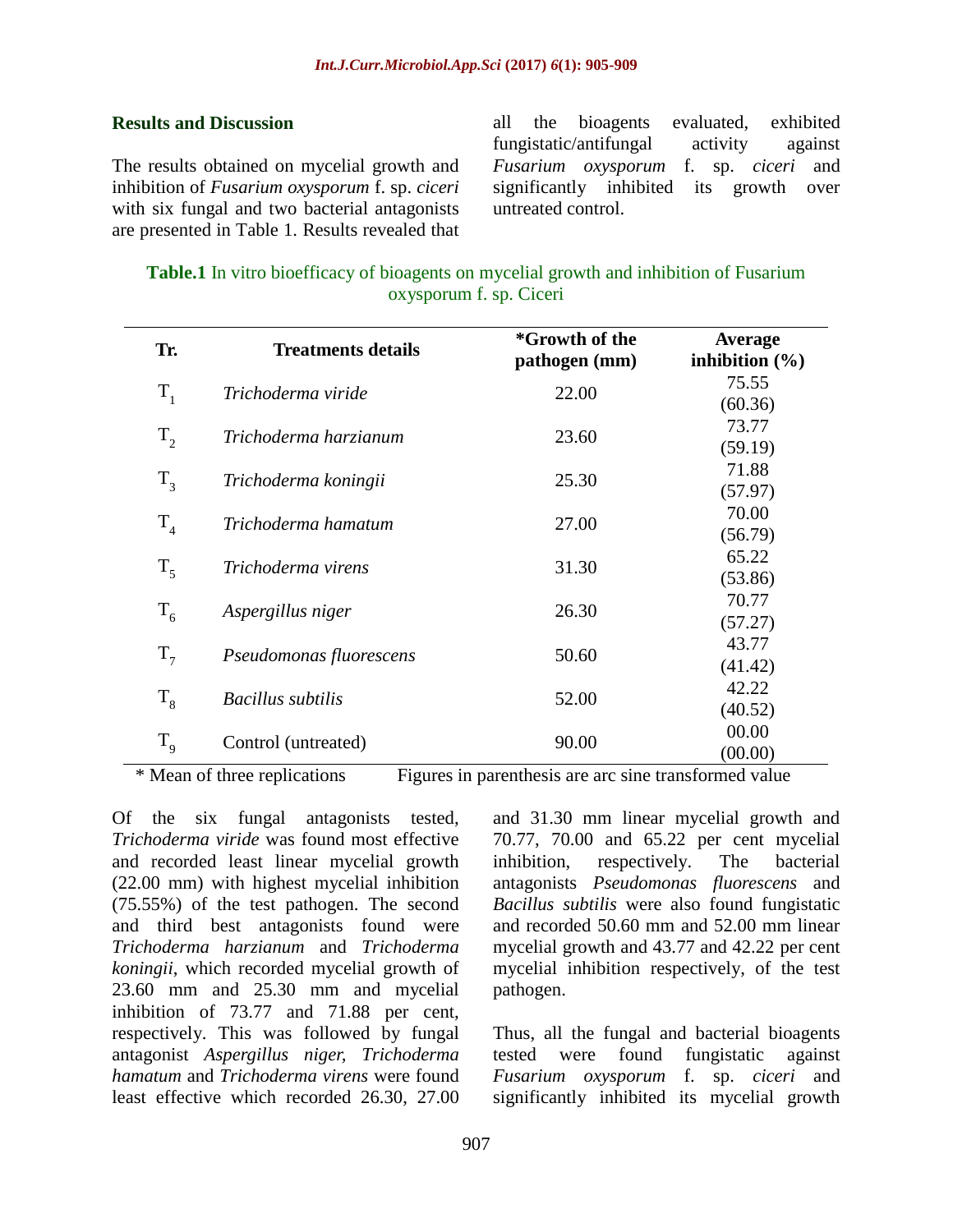over untreated control. However, fungal and bacterial bioagents found most effective in the order of merit were *Trichoderma viride*, *T. harzianum, T. koningii*, *Aspergillus niger, T. hamatum, Trichoderma virens, Pseudomonas fluorescens* and *Bacillus subtilis.*

The effective *Trichoderma* isolates of present study may be utilizes in combination with other management practices or with other bioagents for enhancing their effect. A few workers have also tested *Trichoderma* spp. in dual culture against *Fusarium oxysporum* f. sp. *ciceri.* Chavan (2004) and Korde (2011) reported that maximum zone inhibition of radial growth of fungus was observed with *Trichoderma viride* followed by *T. koningii*, *T. harzianum*, and *P. fluorescens.* Kapoor *et al.* (2012) also reported that maximum zone inhibition of radial growth of fungus was observed with *Trichoderma viride* followed by *T. harzianum* and *A. niger.* Least zone inhibition was recorded with *T. virens.* Magar, (2012) and Mehta *et al.,* (2012) reported that maximum zone inhibition of radial growth of fungus was observed with *Trichoderma viride*  followed by *T. harzianum, Aspergillus niger, T. virens* and *B. subtitis.* Yadav, *et al.,* (2014) reported that most effective *Trichoderma* spp. against *Fusarium oxysporum* f. sp. *ciceri*  which recorded 71.36 per cent growth inhibition.

The similar results on efficacy of *Trichoderma* spp. and *P. fluorescens* were obtained by Sangale and Bambawale, 2004; Srivastava and Mall, 2008; Mulik, 2009; Patil, 2010 and Andrabi *et al.,* 2011.

### **Acknowledgements**

The authors are thankful to Head, Department of Plant Pathology, Parbhani for funding and providing the valuable suggestions during my research period.

### **References**

- Andrabi, M., Vaid, A. and Kumar, R.V. 2011. Evaluation of different measures to control wilt causing pathogens in chickpea. *J. Plant Protection Res.,* 51(1): 55-59.
- Anonymous. 2014. Directorate of Economics and Statistics, Department of Agriculture and Cooperation. *Agricultural statistics at a glance,* Pp 94-96.
- Arora, D.K. and Upadhyay, R.K. 1978. Effect of fungal staling growth substances on colony interaction*. Plant Soil,* 49: 685- 690.
- Aykoid, W.R. and Doughty, J. 1964. Legume in human nutrition. FAO nutritional studies, Pp 9.
- Butler, E.J. 1918. Fungi and diseases of plants. Book published. (M. C. Saxena, K. B. Singh, edi.), CABI Publishing, CAB Int. Wallingford, UK. Pp 233- 270.
- Chavan, T.B. 2004. Studies on *Fusarium oxysporum* f. sp. *ciceri* (Padwick) Snyder and Hansen causing wilt of chickpea (*Cicer arietinum* L.). M. Sc. (Agri.) thesis submitted to Indira Gandhi Agriculture University, Raipur (India).
- Dennis, C. and Webster, J. 1971. Antagonistic properties of species groups of *Trichoderma*: production of volatile and non-volatile antibiotics. *Tr. Br. Mycol. Society*, 57: 41-48.
- Haware, M.P. 1990. *Fusarium* wilt and other important diseases of chickpea in the Mediterranean area. *Options Mediterr. Ser. Semin.*, 9: 163-166.
- Jalali, B.L. and Chand, H. 1992. Diseases of Cereals and Pulses. (U. S. Singh, A. N. Mukhopadhayay, J. Kumar, and H. S. Chaube, edi.) Prentice Hall, Englewood Cliffs, NY. 1-429-444.
- Kapoor, S. Jaiswal, A. and Shukla, D.N.